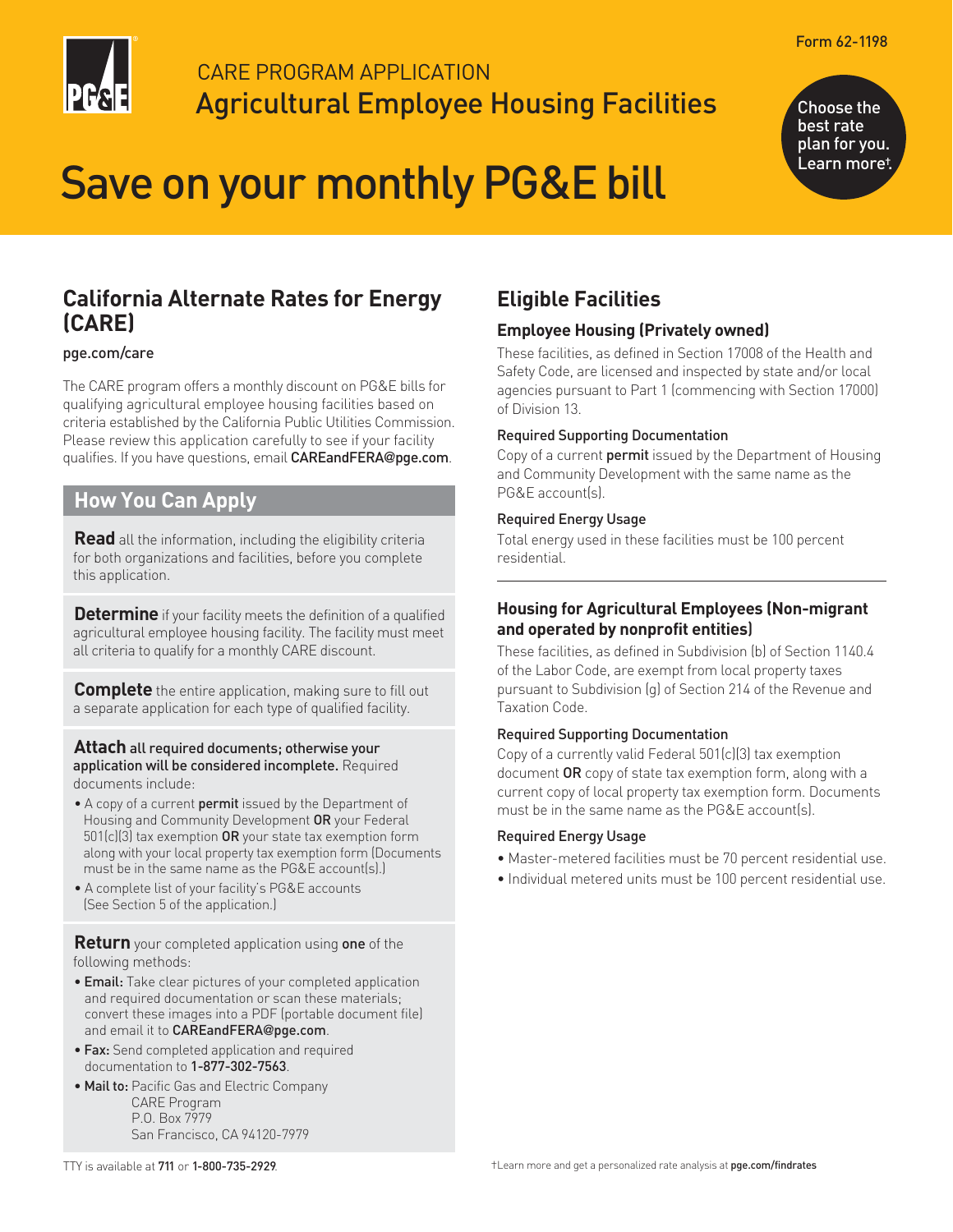# **Eligibility Criteria for Organizations**

Each facility MUST meet ALL of the following:

- Organization operating the facility must be the PG&E customer of record.
- Organization must verify that total gross annual income of all facility's residents and/or households, at any given time, meet the current CARE income eligibility guidelines. *NOTE: This excludes any employee operating or managing the facility who lives on the premises. Please see the enclosed sheet for the current CARE income guidelines.*
- Organization is required to renew its CARE eligibility by completing a new application, attaching all required documentation (updated as necessary) and providing an explanation as to how the previous year's CARE discount was used to directly benefit its residents.

# **Applicant's Responsibilities**

As the applicant, you are required to:

- Provide proof of the facility's eligibility (see *Eligible Facilities*), and submit required documentation with the CARE application.
- Verify that total gross annual income of all your facility's residents and/or households, at any given time, meet the current CARE income guidelines (See *CARE Income Guidelines* sheet) and make a certification to that effect, under the penalty of perjury, under the laws of the state of California.
- Maintain records of your residents' income eligibility, as demonstrated by Federal tax returns, payroll stubs or similar records acceptable to PG&E. These records must be retained for three years from the date of the initial CARE application and/or renewal.
- Show at renewal how the previous year's CARE discount directly benefited your residents.
- Maintain accounting entries and supporting documentation that demonstrate how the previous year's CARE discount directly benefited your residents. These records must be retained for three years from the date of the initial CARE application and/or renewal.
- Upon request from PG&E, provide documentation for your residents' income eligibility and/or documentation that shows how the CARE discount directly benefited the residents.
- Provide all information requested by PG&E. Failure to do so will result in denial or removal from the CARE program. In addition, your organization may be subject to rebilling for the period it was ineligible for the discount, as determined by PG&E.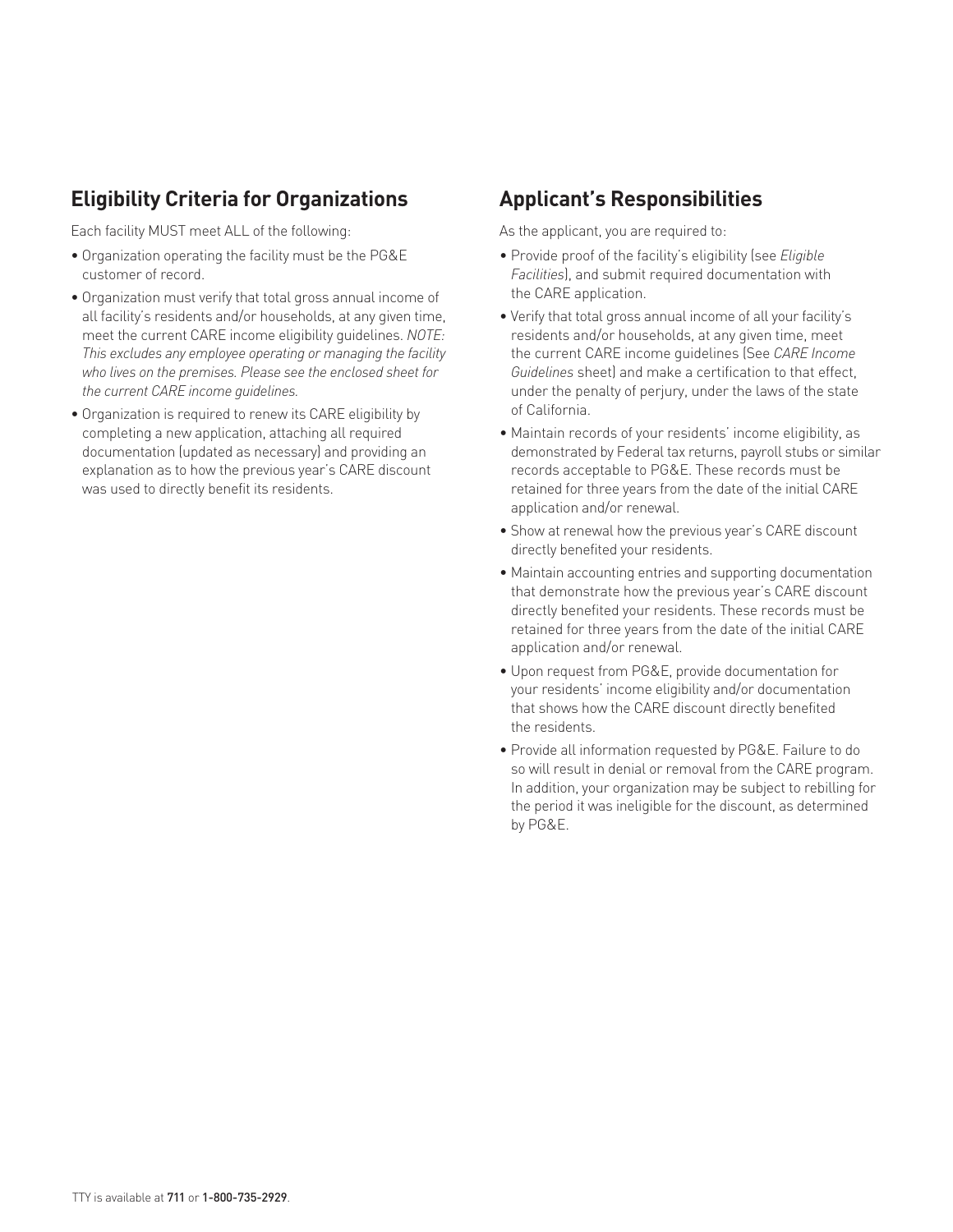

# CARE PROGRAM APPLICATION Form 62-1198 **Agricultural Employee Housing Facilities**

Please complete all sections of this application, including the reverse side of this page. Then sign and date this form, and return it to PG&E as soon as possible. If you qualify, your CARE discount will appear on the first page of your next PG&E bill.

| Your Organization's Name (Must be the name on the PG&E bill.)                                                |  |                     |                          |  |  |  |  |
|--------------------------------------------------------------------------------------------------------------|--|---------------------|--------------------------|--|--|--|--|
|                                                                                                              |  |                     |                          |  |  |  |  |
|                                                                                                              |  |                     |                          |  |  |  |  |
| Your Facility's Name (If different from the name on the PG&E bill.)                                          |  |                     |                          |  |  |  |  |
|                                                                                                              |  |                     |                          |  |  |  |  |
| <b>Facility Address</b>                                                                                      |  |                     |                          |  |  |  |  |
|                                                                                                              |  |                     |                          |  |  |  |  |
| City/State/Zip Code                                                                                          |  |                     |                          |  |  |  |  |
|                                                                                                              |  |                     |                          |  |  |  |  |
|                                                                                                              |  |                     |                          |  |  |  |  |
|                                                                                                              |  |                     | <b>Secondary Contact</b> |  |  |  |  |
|                                                                                                              |  |                     |                          |  |  |  |  |
|                                                                                                              |  | <b>Phone Number</b> |                          |  |  |  |  |
| Facility Mailing Address (If different) City/State/Zip Code<br><b>Primary Contact</b><br><b>Phone Number</b> |  |                     |                          |  |  |  |  |
| <b>Fax Number</b>                                                                                            |  | <b>Fax Number</b>   |                          |  |  |  |  |

(commencing with Section 17000) of Division13. the Revenue and Taxation Code.

**Eacility Information** and **Employee Housing** (privately owned), as a **Exploration of the Health and Conserved by nonprofit entities)**, as defined in Subdivision (b) defined in Section 17008 of the Health and operated by nonprofit entities), as defined in Subdivision (b)<br>Please use a separate application Safety Code, is licensed and inspected by state of Section 1140.4 of the Labor Cod and/or local agencies pursuant to Part 1 property taxes pursuant to Subdivision (g) of Section 214 of

# **3 CARE Program Renewal**

If you want to renew your facility's CARE eligibility, please explain how your organization used the savings from last year's CARE discount to directly benefit your residents:

Also tell us how this year's CARE discount will be used:



# **4 Your Declaration**

By signing this declaration, I certify that both my organization and facility qualify for CARE. I also agree to the following program terms and conditions in order to remain eligible for the CARE program:

- 
- 2. The organization is a PG&E customer
- residents and/or households meet the current CARE income guidelines, and applicable rate, if appropriate.<br>
documentation is available to substantiate 7. I understand that PG&E may sh
- residential energy usage criteria.
- 1. The information I have provided here is 5. I will renew my organization's eligibility at least true and correct. The correct of the correct of any every four years and notify PG&E of any changes that may affect our CARE eligibility.
- of record. The record. The reserves the right to request verification of records demonstrating eligibility at any 3. Total gross annual income of all facility's of records demonstrating eligibility at any<br>time and may rebill the organization at the organization at the organization at the stress the street the stre
- 7. I understand that PG&E may share our facility's this statement. This statement. agents, for the sole purpose of facilitating 4. Each PG&E account meets the appropriate enrollment in the sole purpose of facilitating<br>enrollment in their assistance programs.

| Authorized Representative's Signature | Date | FOR INTERNAL<br>USE ONLY |
|---------------------------------------|------|--------------------------|
|                                       |      |                          |
| Authorized Representative's Name      | Date |                          |

#### **Please complete this application by providing your PG&E account information in Section 5 on the reverse side.**

**X** 

Information collected on this application is handled in accordance with PG&E's Privacy Policy. The Privacy Policy is available at pre.com/privacy. Automated Document, Preliminary Statement, Part A "PG&E" refers to Pacific Gas and Electric Company, a subsidiary of PG&E Corporation. ©2022 Pacific Gas and Electric Company. All rights reserved. These offerings are funded by California utility customers and administered by PG&E under the auspices of the California Public Utilities Commission. Rev. 6.22 CIQ-0522-4634